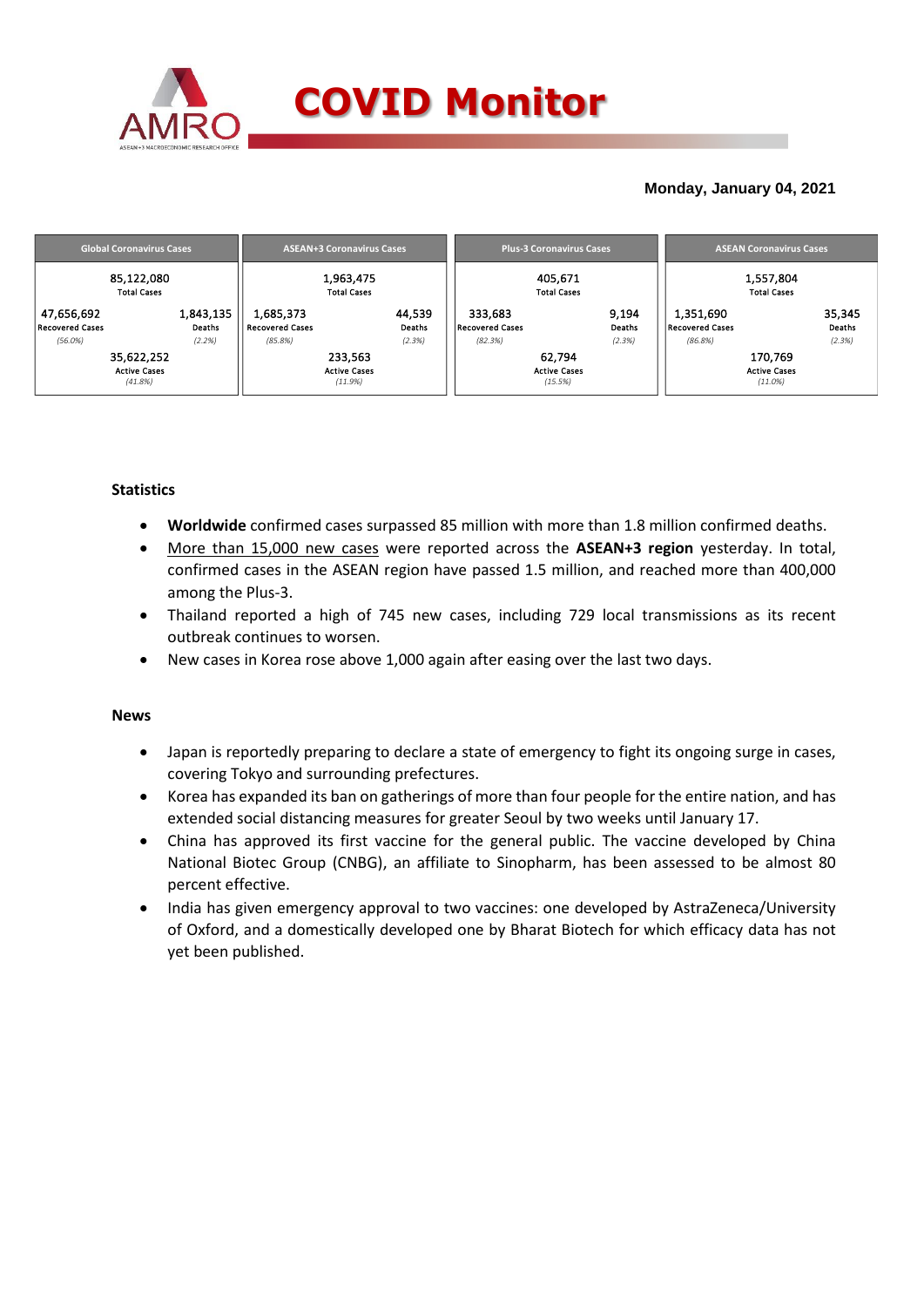

#### Overview of Confirmed COVID-19 Cases

| Economy              | <b>Total</b><br>Cases | Cases per 1M<br>Population | <b>New</b><br>Cases | <b>New Cases per</b><br>1M Pop. | <b>New Cases</b><br>$(7$ -day avg) <sup>1</sup> | <b>ANew Cases</b> | ∆% New<br>Cases          | <b>Total</b><br><b>Deaths</b> | <b>New</b><br><b>Deaths</b> | <b>Fatality</b><br><b>Rate (%)</b> | <b>Total</b><br>Recovered | Recovery<br><b>Rate (%)</b> | <b>Active</b><br>Cases | <b>Resolved cases</b><br>$(96)^2$ |
|----------------------|-----------------------|----------------------------|---------------------|---------------------------------|-------------------------------------------------|-------------------|--------------------------|-------------------------------|-----------------------------|------------------------------------|---------------------------|-----------------------------|------------------------|-----------------------------------|
| Global               | 85,122,080            |                            | 533,580             |                                 |                                                 | $-91,148$         | 0.6                      | 1,843,135                     | 7,347                       | 2.2                                | 47,656,692                | 56.0                        | 35,622,252             | 58.2                              |
| ASEAN+3              | 1,963,475             |                            | 15,299              |                                 |                                                 | 30                | 0.8                      | 44,539                        | 291                         | 2.3                                | 1,685,373                 | 85.8                        | 233,563                | 58.1                              |
| Plus-3               | 405,671               |                            | 4,290               |                                 |                                                 | 547               | $1.1$                    | 9,194                         | 79                          | 2.3                                | 333,683                   | 82.3                        | 62,794                 | 88.1                              |
| <b>ASEAN</b>         | 1,557,804             |                            | 11,009              |                                 |                                                 | $-517$            | 0.7                      | 35,345                        | 212                         | 2.3                                | 1,351,690                 | 86.8                        | 170,769                | 87.6                              |
|                      |                       |                            |                     |                                 |                                                 |                   |                          |                               |                             |                                    |                           |                             |                        |                                   |
| China                | 87,150                | 62                         | 33                  | 0.0                             |                                                 | 5                 | 0.0                      | 4,634                         | $\mathbf 0$                 | 5.3                                | 82,102                    | 94.2                        | 414                    | 99.5                              |
| Hong Kong, China     | 8,964                 | 1,174                      | 41                  | 5.4                             |                                                 | 6                 | 0.5                      | 150                           | $\mathbf 0$                 | 1.7                                | 8,011                     | 89.4                        | 803                    | 91.0                              |
| Japan                | 245,293               | 1,951                      | 3,196               | 25.4                            |                                                 | 167               | 1.3                      | 3,429                         | 60                          | 1.4                                | 198,330                   | 80.9                        | 43,534                 | 82.3                              |
| Korea                | 64,264                | 1,235                      | 1,020               | 19.6                            |                                                 | 369               | 1.6                      | 981                           | 19                          | 1.5                                | 45,240                    | 70.4                        | 18,043                 | 71.9                              |
| Indonesia            | 765,350               | 2,836                      | 6,877               | 25.5                            |                                                 | $-326$            | 0.9                      | 22,734                        | 179                         | 3.0                                | 631,937                   | 82.6                        | 110,679                | 85.5                              |
| Malaysia             | 119,077               | 3,584                      | 1,704               | 51.3                            |                                                 | $-591$            | 1.5                      | 494                           | 11                          | 0.4                                | 97,218                    | 81.6                        | 21,365                 | 82.1                              |
| Philippines          | 477,807               | 4,342                      | 891                 | 8.1                             |                                                 | $-205$            | 0.2                      | 9,257                         | $\overline{4}$              | 1.9                                | 448,258                   | 93.8                        | 20,292                 | 95.8                              |
| Singapore            | 58,697                | 10,294                     | 35                  | 6.1                             |                                                 | $\overline{2}$    | 0.1                      | 29                            | $\pmb{0}$                   | 0.0                                | 58,487                    | 99.6                        | 181                    | 99.7                              |
| Thailand             | 8,439                 | 124                        | 745                 | 11.0                            |                                                 | 430               | 9.7                      | 65                            | 1                           | 0.8                                | 4,352                     | 51.6                        | 4,022                  | 52.3                              |
|                      |                       |                            |                     |                                 |                                                 |                   |                          |                               |                             |                                    |                           |                             |                        |                                   |
| Brunei Darussalam    | 172                   | 381                        | 15                  | 33.3                            |                                                 | 15                | 9.6                      | 3                             | $\mathbf 0$                 | 1.7                                | 149                       | 86.6                        | 20                     | 88.4                              |
| Cambodia             | 382                   | 23                         | $\mathbf 1$         | 0.1                             |                                                 | $-1$              | 0.3                      | $\mathbf 0$                   | $\mathsf 0$                 | 0.0                                | 362                       | 94.8                        | 20                     | 94.8                              |
| Lao PDR              | 41                    | $6\phantom{1}6$            | $\mathbf 0$         | 0.0                             |                                                 | $\mathbf 0$       | 0.0                      | $\mathbf 0$                   | $\mathbf 0$                 | 0.0                                | 40                        | 97.6                        | $\mathbf{1}$           | 97.6                              |
| Myanmar              | 126,345               | 2,367                      | 729                 | 13.7                            |                                                 | 155               | 0.6                      | 2728                          | 17                          | 2.2                                | 109548                    | 86.7                        | 14,069                 | 88.9                              |
| Vietnam              | 1,494                 | 15                         | 12                  | 0.1                             |                                                 | 4                 | 0.8                      | 35                            | $\mathbf 0$                 | 2.3                                | 1,339                     | 89.6                        | 120                    | 92.0                              |
| Belgium              | 650,011               | 56,439                     | 842                 | 73.1                            |                                                 | $-38$             | 0.1                      | 19,701                        | 57                          | 3.0                                |                           |                             |                        |                                   |
| France               | 2,651,893             | 40,802                     | 12,489              | 192.2                           |                                                 | 9,130             | 0.5                      | 64,671                        | 116                         | 2.4                                |                           | ÷                           |                        |                                   |
| Germany              | 1,783,896             | 21,499                     | 10,356              | 124.8                           |                                                 | $-547$            | 0.6                      | 34,791                        | 311                         | 2.0                                | 1,422,151                 | 79.7                        | 326,954                | 81.7                              |
| Italy                | 2,155,446             | 35,785                     | 14,245              | 236.5                           |                                                 | 2,420             | 0.7                      | 75,332                        | 347                         | 3.5                                | 1,503,900                 | 69.8                        | 576,214                | 73.3                              |
| Netherlands          | 832,702               | 48,186                     | 18,937              | 1.095.8                         |                                                 | 10,336            | 2.3                      | 11,707                        | 142                         | 1.4                                |                           | $\sim$                      |                        | ٠                                 |
| Spain                | 1,928,265             | 41,144                     |                     |                                 |                                                 |                   | ÷                        | 50,837                        | $\mathbf 0$                 | 2.6                                | 150,376                   | 7.8                         | 53,521                 | 97.2                              |
| Switzerland          | 452,296               | 52,307                     |                     |                                 |                                                 |                   | $\overline{\phantom{a}}$ | 7,747                         | 18                          | 1.7                                | 317,600                   | 70.2                        | 126,949                | 71.9                              |
| United Kingdom       | 2,662,699             | 39,591                     | 62,910              | 935.4                           |                                                 | 5,186             | 2.4                      | 75,137                        | 567                         | 2.8                                | ٠                         | $\sim$                      |                        | $\overline{\phantom{a}}$          |
|                      |                       |                            |                     |                                 |                                                 |                   |                          |                               |                             |                                    |                           |                             |                        |                                   |
| Brazil               | 7,733,746             | 36,588                     | 17,341              | 82.0                            |                                                 | 1,514             | 0.2                      | 196,018                       | 293                         | 2.5                                | 6,904,172                 | 89.3                        | 633,556                | 91.8                              |
| Canada               | 606,076               | 16,028                     | 16,141              | 426.9                           |                                                 | 11,606            | 2.7                      | 15,880                        | 173                         | 2.6                                | 510,595                   | 84.2                        | 79,601                 | 86.9                              |
| Argentina            | 1,640,718             | 36,019                     | 5,884               | 129.2                           |                                                 | 644               | 0.4                      | 43,482                        | 107                         | 2.7                                | 1,452,960                 | 88.6                        | 144,276                | 91.2                              |
| Mexico               | 1,448,755             | 11,399                     | 5,211               | 41.0                            |                                                 | $-1,148$          | 0.4                      | 127,213                       | 362                         | 8.8                                | 1,098,431                 | 75.8                        | 223,111                | 84.6                              |
| Peru                 | 1,018,099             | 31,017                     | 2,962               | 90.2                            |                                                 | 2,962             | 0.3                      | 37,773                        | 93                          | 3.7                                | 958,682                   | 94.2                        | 21,644                 | 97.9                              |
| <b>United States</b> | 20,549,004            | 62,072                     | 208,645             | 630.2                           |                                                 | $-89,559$         | 1.0                      | 349,888                       | 1,375                       | 1.7                                | $\overline{a}$            | $\sim$                      |                        | $\overline{a}$                    |
|                      |                       |                            |                     |                                 |                                                 |                   |                          |                               |                             |                                    |                           |                             |                        |                                   |
| Australia            | 28,504                | 1,097                      | 20                  | 0.8                             |                                                 | $-4$              | 0.1                      | 909                           | $\mathsf 0$                 | 3.2                                | 25,778                    | 90.4                        | 1,817                  | 93.6                              |
| India                | 10,340,469            | 7,550                      | 16,504              | 12.1                            |                                                 | $-20,752$         | 0.2                      | 149,649                       | 214                         | 1.4                                | 9,946,867                 | 96.2                        | 243,953                | 97.6                              |
| Iran                 | 1,243,434             | 14,777                     | 5,960               | 70.8                            |                                                 | $-85$             | 0.5                      | 55,540                        | 102                         | 4.5                                | 1,013,018                 | 81.5                        | 174,876                | 85.9                              |
| Russia               | 3,203,743             | 21,851                     | 23,845              | 162.6                           |                                                 | $-2,093$          | 0.7                      | 57,730                        | 495                         | 1.8                                | 2,591,937                 | 80.9                        | 554,076                | 82.7                              |
| Saudi Arabia         | 363,061               | 10,444                     | 82                  | 2.4                             |                                                 | $-19$             | 0.0                      | 6,246                         | $\overline{7}$              | 1.7                                | 354,443                   | 97.6                        | 2,372                  | 99.3                              |
| South Africa         | 1,100,748             | 18,432                     | 11,859              | 198.6                           |                                                 | $-3,143$          | $1.1$                    | 29,577                        | 402                         | 2.7                                | 903,679                   | 82.1                        | 167,492                | 84.8                              |

Data as of 3/1/2021

Source: Haver Analytics, sourced from Johns Hopkins University; AMRO staff calculations.<br>Notes: New cases since previous day. Δ% refers to percentage change since previous day. Fatality rate measured as deaths per confirm